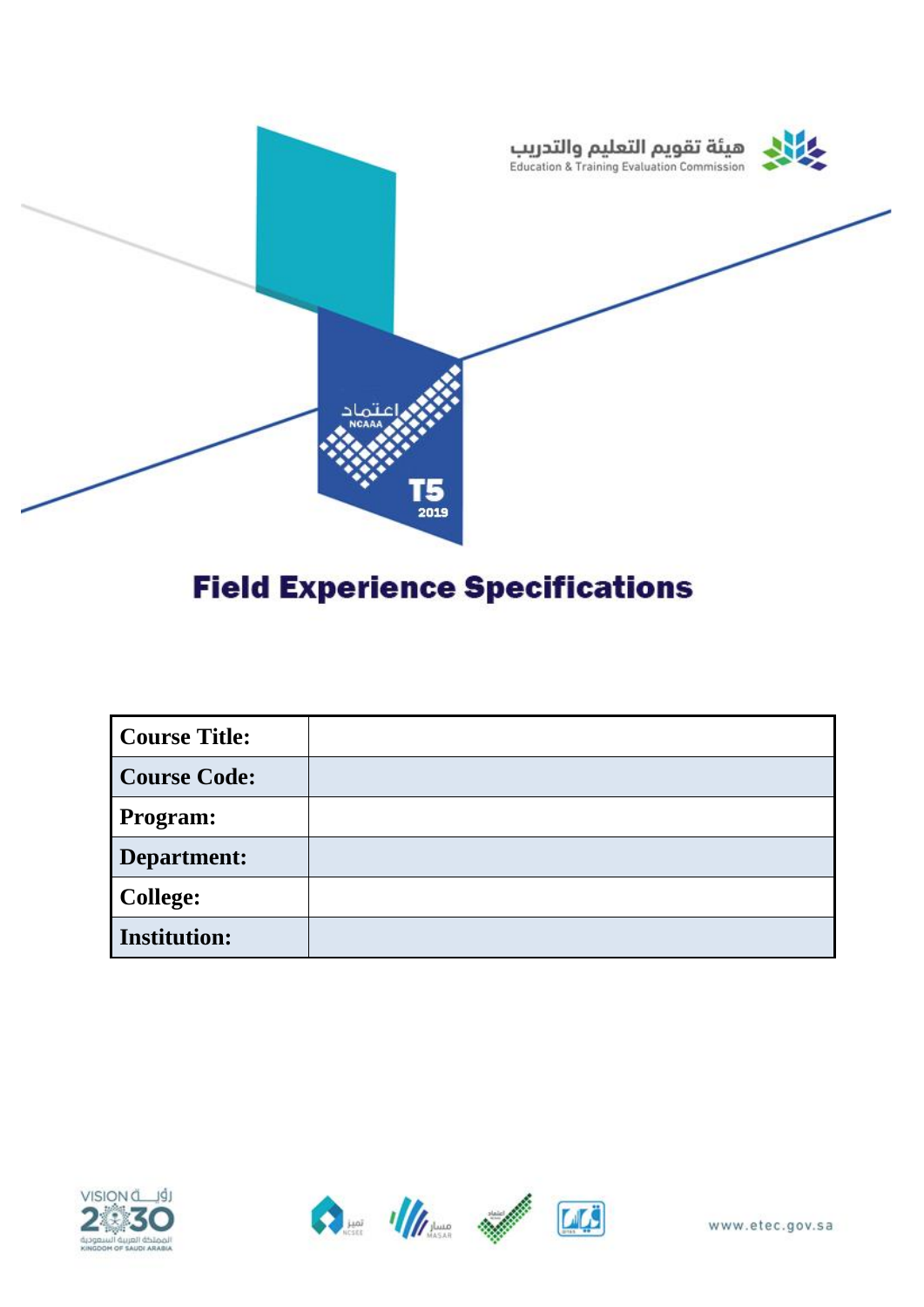# **Table of Contents**

| 2. Alignment of Learning Outcomes with Training and Assessment Methods/Activities 3 |  |
|-------------------------------------------------------------------------------------|--|
|                                                                                     |  |
|                                                                                     |  |
|                                                                                     |  |
|                                                                                     |  |
|                                                                                     |  |
|                                                                                     |  |
|                                                                                     |  |
|                                                                                     |  |
|                                                                                     |  |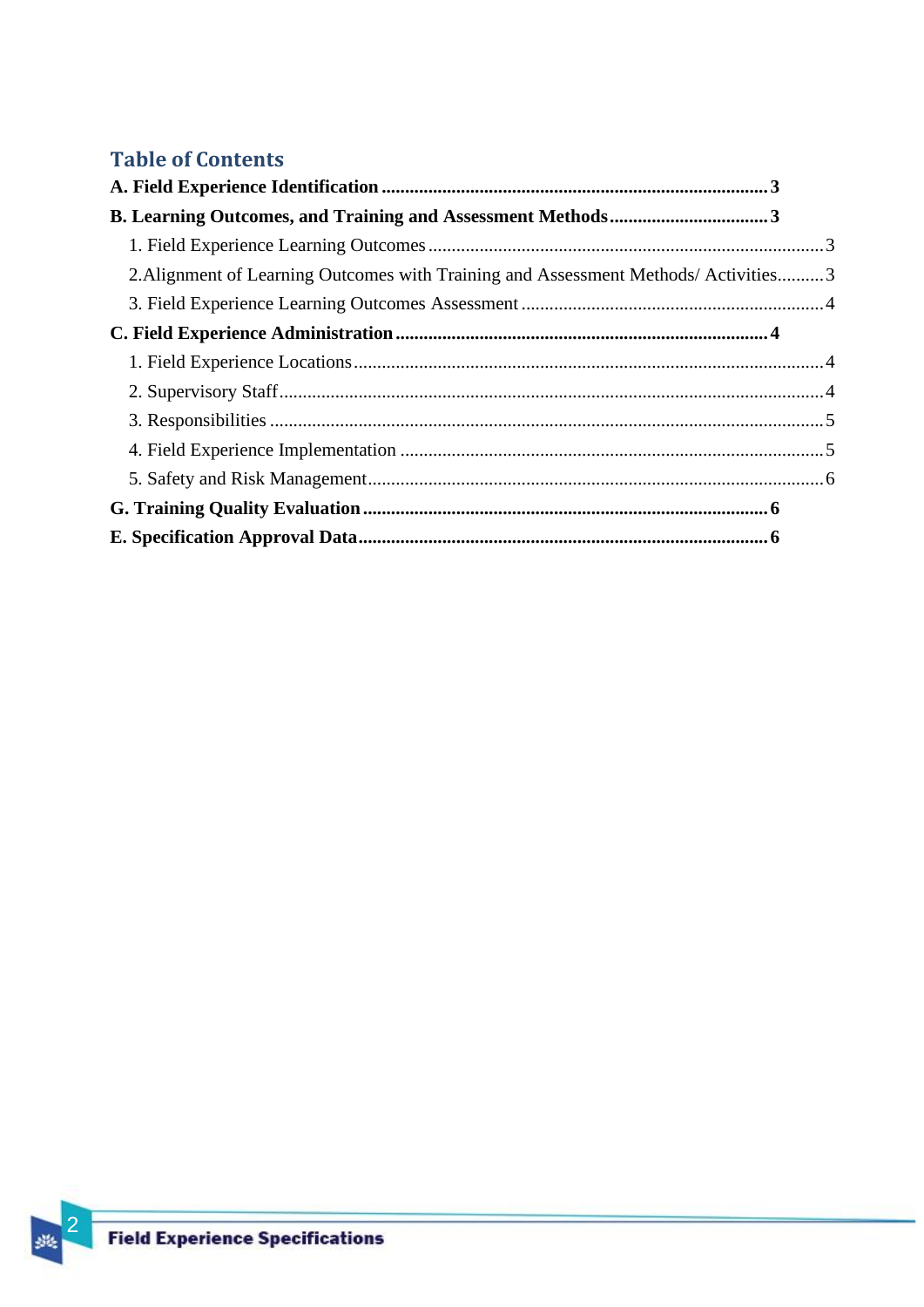# <span id="page-2-0"></span>**A. Field Experience Identification**

#### **1. Credit hours:**

#### **2. Level/year at which this course is offered:**

#### **3. Dates and times allocation of field experience activities.**

- Number of weeks:  $(...)$  week
- Number of days:  $(...)$  day
- Number of hours:  $(...)$  hour

**4. Pre-requisites to join field experience** (if any)**:**

#### <span id="page-2-1"></span>**B. Learning Outcomes, and Training and Assessment Methods 1. Field Experience Learning Outcomes**

<span id="page-2-2"></span>

|                | <b>CLOs</b>                        | <b>Aligned</b><br><b>PLOs</b> |
|----------------|------------------------------------|-------------------------------|
| 1              | <b>Knowledge and Understanding</b> |                               |
| 1.1            |                                    |                               |
| 1.2            |                                    |                               |
| 1.3            |                                    |                               |
| 1              |                                    |                               |
| $\overline{2}$ | <b>Skills:</b>                     |                               |
| 2.1            |                                    |                               |
| 2.2            |                                    |                               |
| 2.3            |                                    |                               |
| 2              |                                    |                               |
| $\mathbf{3}$   | <b>Values:</b>                     |                               |
| 3.1            |                                    |                               |
| 3.2            |                                    |                               |
| 3.3            |                                    |                               |
| 3              |                                    |                               |

#### <span id="page-2-3"></span>**2.Alignment of Learning Outcomes with Training Activities and Assessment Methods**

| Code     | <b>Learning Outcomes</b>           | <b>Training</b><br><b>Methods/Activities</b> | <b>Assessment Methods</b> |
|----------|------------------------------------|----------------------------------------------|---------------------------|
| 1.0      | <b>Knowledge and Understanding</b> |                                              |                           |
|          |                                    |                                              |                           |
| 1.2      |                                    |                                              |                           |
| $\cdots$ |                                    |                                              |                           |
| 2.0      | <b>Skills</b>                      |                                              |                           |
| 2.1      |                                    |                                              |                           |
| 2.2      |                                    |                                              |                           |
| $\cdots$ |                                    |                                              |                           |
| 3.0      | <b>Values</b>                      |                                              |                           |
| 3.1      |                                    |                                              |                           |
| 3.2      |                                    |                                              |                           |
| $\cdots$ |                                    |                                              |                           |



3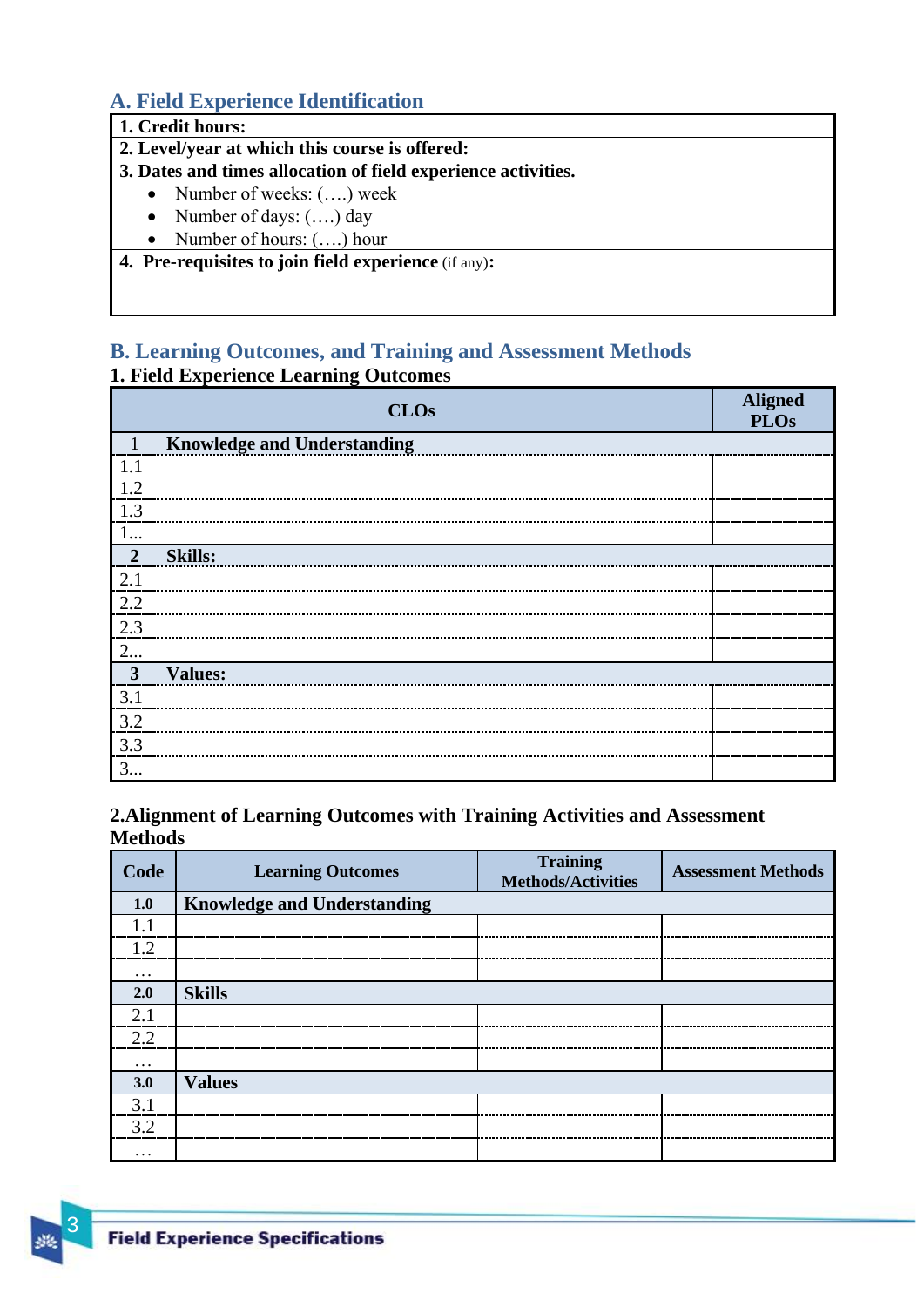#### <span id="page-3-0"></span>**3. Field Experience Learning Outcomes Assessment**

#### **a. Students Assessment Timetable**

| # | <b>Assessment task*</b> | <b>Assessment</b><br>timing<br>(Week) | <b>Percentage</b><br>of Total Assessment Score |
|---|-------------------------|---------------------------------------|------------------------------------------------|
|   |                         |                                       |                                                |
|   |                         | -----------                           |                                                |
|   |                         |                                       |                                                |
|   |                         |                                       |                                                |
|   |                         |                                       |                                                |
|   |                         |                                       |                                                |
|   |                         |                                       |                                                |
| O |                         |                                       |                                                |

**\*Assessment task** (i.e., Practical test, oral test, presentation, group project, essay, etc.)

#### **b. Assessment Responsibilities**

| Category                | <b>Assessment Responsibility</b> |
|-------------------------|----------------------------------|
| <b>Teaching Staff</b>   |                                  |
| <b>Field Supervisor</b> |                                  |
| <b>Others</b> (specify) |                                  |

## <span id="page-3-1"></span>**C. Field Experience Administration**

#### <span id="page-3-2"></span>**1. Field Experience Locations**

#### **a. Field Experience Locations Requirements**

| <b>Suggested Field Experience Locations</b> | <b>General</b><br>Requirements* | Special<br>Requirements** |
|---------------------------------------------|---------------------------------|---------------------------|
|                                             |                                 |                           |
|                                             |                                 |                           |
|                                             |                                 |                           |
|                                             |                                 |                           |
|                                             |                                 |                           |

\*Ex: provides information technology ,equipment ,laboratories ,halls ,housing ,learning sources ,clinics etc.

\*\*Ex: Criteria of the training institution or related to the specialization, such as: safety standards, dealing with patients in medical specialties, etc.

#### **b. Decision-making procedures for identifying appropriate locations for field experience**

#### <span id="page-3-3"></span>**2. Supervisory Staff**

#### **a. Selection of Supervisory Staff**

| <b>Selection Items</b>    | <b>Field</b><br><b>Supervisor</b> | <b>Teaching Staff</b> |
|---------------------------|-----------------------------------|-----------------------|
| <b>Qualifications</b>     |                                   |                       |
| <b>Selection Criteria</b> |                                   |                       |

#### **b. Qualification and Training of Supervisory Staff**

(Including the procedures and activities used to qualify and train the supervisory staff on supervising operations, implementing training activities, the follow-up and evaluation of students, etc.)

4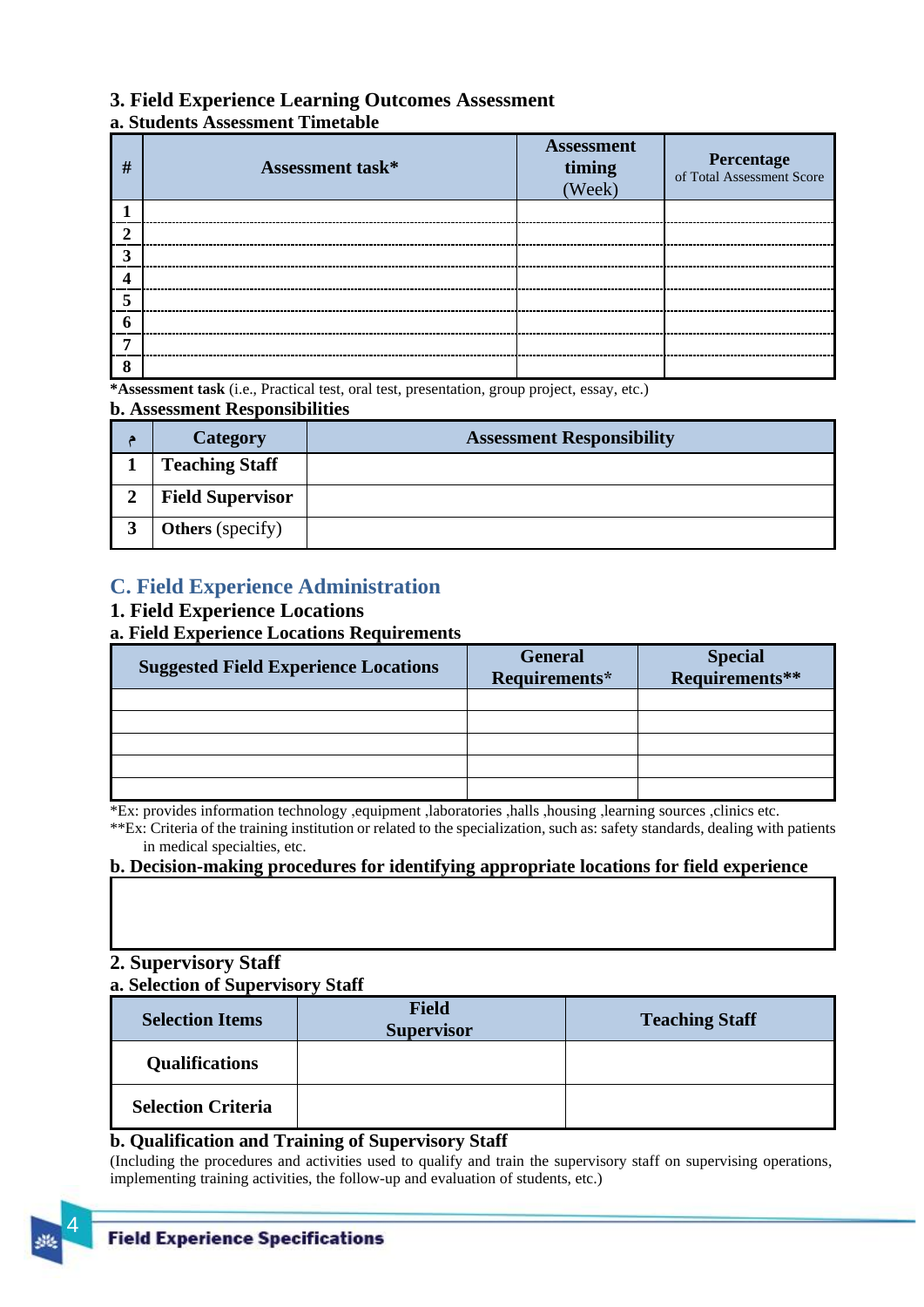#### <span id="page-4-0"></span>**3. Responsibilities**

#### **a. Field Experience Flowchart for Responsibility**

including units, departments, and committees responsible for field experience, as evidenced by the relations between them. ī

| b. Distribution of Responsibilities for Field Experience Activities              |                                 |                                 |                |                                 |                            |
|----------------------------------------------------------------------------------|---------------------------------|---------------------------------|----------------|---------------------------------|----------------------------|
| <b>Activity</b>                                                                  | <b>Department</b><br>or College | <b>Teaching</b><br><b>Staff</b> | <b>Student</b> | <b>Training</b><br>Organization | Field<br><b>Supervisor</b> |
| <b>Selection of a field</b><br>experience site                                   |                                 |                                 |                |                                 |                            |
| <b>Selection of supervisory</b><br>staff                                         |                                 |                                 |                |                                 |                            |
| Provision of the required<br>equipment                                           |                                 |                                 |                |                                 |                            |
| <b>Provision of learning</b><br>resources                                        |                                 |                                 |                |                                 |                            |
| <b>Ensuring the safety of the</b><br>site                                        |                                 |                                 |                |                                 |                            |
| Commuting to and from the<br>field experience site                               |                                 |                                 |                |                                 |                            |
| Provision of support and<br>guidance                                             |                                 |                                 |                |                                 |                            |
| <b>Implementation of training</b><br>activities (duties, reports,<br>projects, ) |                                 |                                 |                |                                 |                            |
| Follow up on student<br>training activities                                      |                                 |                                 |                |                                 |                            |
| <b>Adjusting attendance and</b><br>leave                                         |                                 |                                 |                |                                 |                            |
| <b>Assessment of learning</b><br>outcomes                                        |                                 |                                 |                |                                 |                            |
| <b>Evaluating the quality of</b><br>field experience                             |                                 |                                 |                |                                 |                            |
| <b>Others</b> (specify)                                                          |                                 |                                 |                |                                 |                            |

## <span id="page-4-1"></span>**4. Field Experience Implementation**

**a. Supervision and Follow-up Mechanism**

5